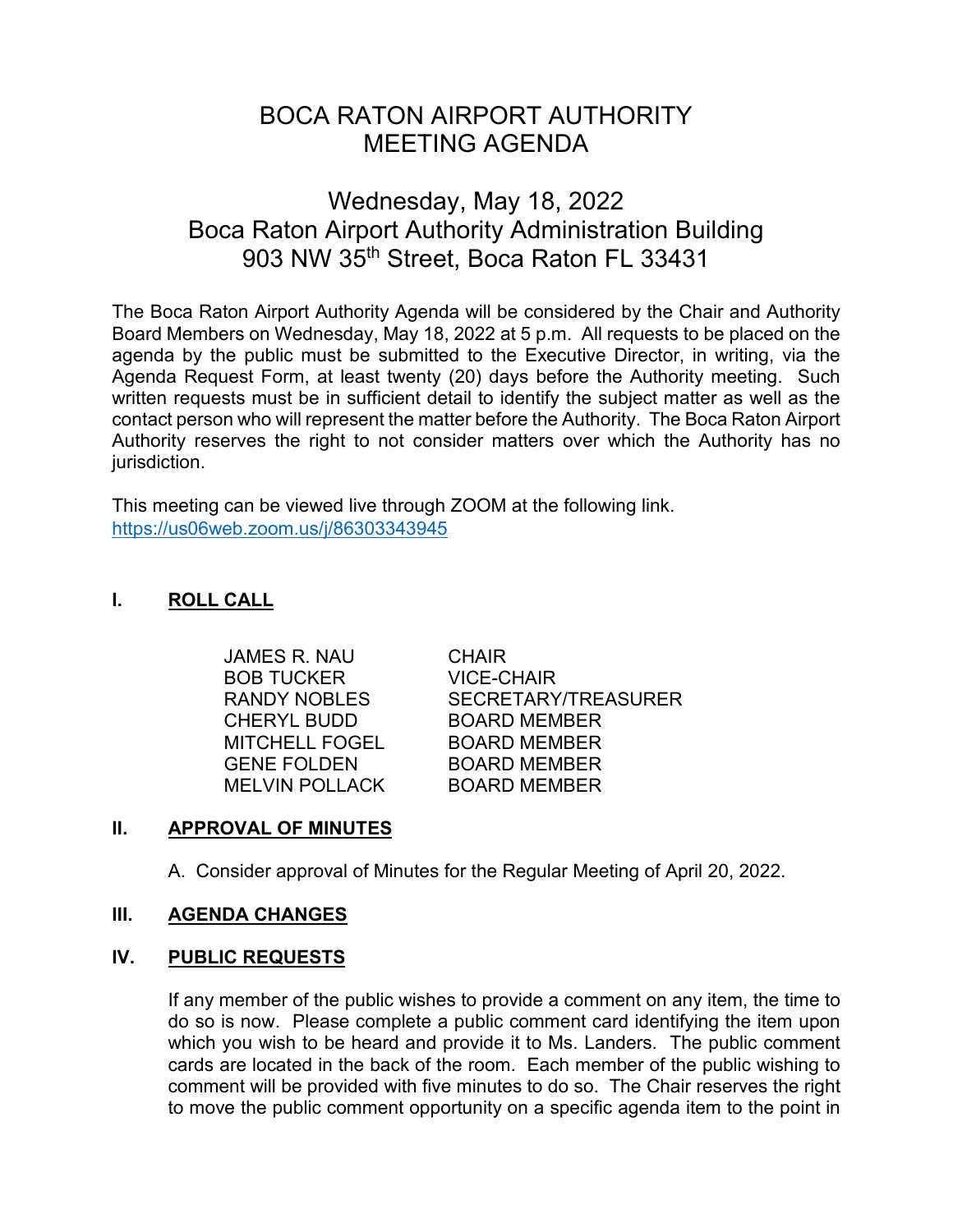the agenda when that item is to be considered and/or to extend the allotted time per speaker.

## **V. CONSENT AGENDA**

## **VI. FEDERAL, STATE AND MUNICIPAL INPUT**

#### **VII. FINANCIAL REPORT**

A. Presentation of the April Financial Report.

Consider a Motion for approval of the Financial Report for April 2022.

B. Presentation of the Financial Report for the fiscal year ending September 30, 2021 as prepared by the Authority's Independent Auditor, Grau and Associates.

Consider Resolution No. 05-08-22 of the Boca Raton Airport Authority adopting the Boca Raton Airport Authority's Financial Statements, Schedule of Expenditures of Federal Awards and State Financial Assistance Projects and the Independent Auditor's Reports for the fiscal year ending September 30, 2021.

C. Presentation of the 2022 Investment Report

## **VIII. TENANT REPORTS AND REQUESTS**

A. Atlantic Aviation Special Event Request.

Consider Resolution No. 05-09-22 of the Boca Raton Airport Authority granting conditional approval to Atlantic Aviation to host a Special Event on their Leasehold premises for Sky One Holdings, LLC dba Privaira on October 15, 2022.

B. Atlantic Aviation Amended and Restated Lease Agreement.

Consider Resolution No. 05-10-22 of the Boca Raton Airport Authority authorizing a new Fixed Base Operating Agreement between the Boca Raton Airport Authority and Atlantic Aviation – Boca Raton LLC d/b/a Atlantic Aviation.

C. Atlantic Aviation Hotel Sublease.

Consider Resolution No. 05-11-22 of the Boca Raton Airport Authority authorizing a memorandum of Agreement for Assignment of the Hotel Sublease between Atlantic Aviation – Boca Raton LLC and Boca Suites to the Boca Raton Airport Authority.